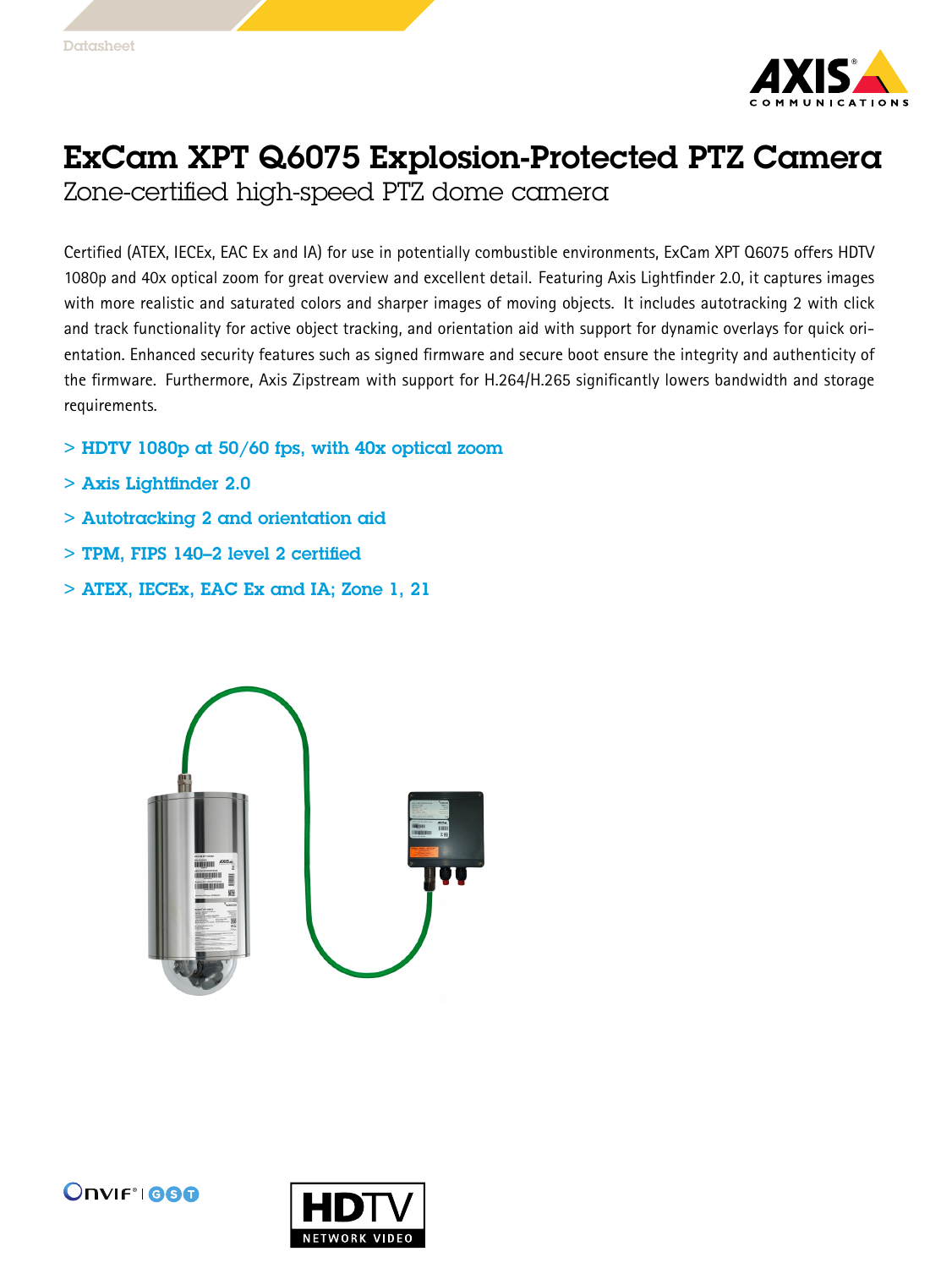## ExCam XPT Q6075 Explosion-Protected PTZ Camera

| Camera                                  |                                                                                                                                                                                                                                                                                                                                                                                                                                                                                                    |
|-----------------------------------------|----------------------------------------------------------------------------------------------------------------------------------------------------------------------------------------------------------------------------------------------------------------------------------------------------------------------------------------------------------------------------------------------------------------------------------------------------------------------------------------------------|
| Image sensor                            | 1/2.8" progressive scan RGB CMOS                                                                                                                                                                                                                                                                                                                                                                                                                                                                   |
| Lens                                    | 4.25-170 mm, F1.6-4.95<br>Horizontal field of view: 65.1°-2.0° (1080p)<br>Vertical field of view: 39.1°-1.18° (1080p)<br>Autofocus, auto-iris                                                                                                                                                                                                                                                                                                                                                      |
| Day and night                           | Automatically removable infrared-cut filter                                                                                                                                                                                                                                                                                                                                                                                                                                                        |
| Minimum<br>illumination                 | Color: 0.1 lux at 30 IRE, F1.6<br>B/W: 0.002 lux at 30 IRE, F1.6<br>Color: 0.15 lux at 50 IRE, F1.6<br>B/W: 0.003 lux at 50 IRE, F1.6                                                                                                                                                                                                                                                                                                                                                              |
| Shutter speed                           | 1/11000 s to 1/3 s                                                                                                                                                                                                                                                                                                                                                                                                                                                                                 |
| Pan/Tilt/Zoom                           | Pan: 360° endless, 0.05°-450°/s<br>Tilt: 180°, 0.05°-450°/s<br>Zoom: 40x optical, 12x digital, Total 480x zoom<br>E-flip, 256 preset positions, tour recording (max 10, max<br>duration 16 minutes each), guard tour (max 100), control queue,<br>on-screen directional indicator, orientation aid PTZ, set new pan<br>0°, adjustable zoom speed, focus recall                                                                                                                                     |
| System on chip (SoC)                    |                                                                                                                                                                                                                                                                                                                                                                                                                                                                                                    |
| Model                                   | ARTPEC-7                                                                                                                                                                                                                                                                                                                                                                                                                                                                                           |
| Memory                                  | 1024 MB RAM, 512 MB Flash                                                                                                                                                                                                                                                                                                                                                                                                                                                                          |
| Video<br>Video                          |                                                                                                                                                                                                                                                                                                                                                                                                                                                                                                    |
| compression                             | H.264 (MPEG-4 Part 10/AVC) Baseline, Main and High Profiles<br>H.265 (MPEG-H Part 2/HEVC) Main Profile<br>Motion JPEG                                                                                                                                                                                                                                                                                                                                                                              |
| Resolution                              | HDTV 1080p 1920x1080 to 320x180                                                                                                                                                                                                                                                                                                                                                                                                                                                                    |
| Frame rate                              | Up to 50/60 fps (50/60 Hz) in HDTV 1080p                                                                                                                                                                                                                                                                                                                                                                                                                                                           |
| Video streaming                         | Multiple, individually configurable streams in H.264, H.265 and<br><b>Motion JPEG</b><br>Axis Zipstream technology in H.264 and H.265<br>Controllable frame rate and bandwidth<br>VBR/ABR/MBR H.264 and H.265                                                                                                                                                                                                                                                                                      |
| lmage settings                          | Manual shutter time, compression, color, brightness, sharpness,<br>WDR: up to 120 dB depending on scene, white balance, exposure<br>control, exposure zones, fine tuning of behavior at low light,<br>rotation: 0°, 180°, text and image overlay, polygon privacy masks,<br>image freeze on PTZ, automatic defog, backlight compensation,<br>highlight compensation, electronic image stabilization                                                                                                |
| Network                                 |                                                                                                                                                                                                                                                                                                                                                                                                                                                                                                    |
| Security                                | Password protection, IP address filtering, HTTPS <sup>a</sup> encryption,<br>IEEE 802.1x (EAP-TLS) <sup>a</sup> network access control, digest<br>authentication, user access log, centralized certificate<br>management, brute force delay protection, signed firmware,<br>secure boot, secure keystore (CC EAL4 certified), TPM (FIPS 140-2<br>certified)                                                                                                                                        |
| Supported<br>protocols                  | IPv4, IPv6 USGv6, ICMPv4/ICMPv6, HTTP, HTTP/2, HTTPS <sup>a</sup> , TLS <sup>a</sup> ,<br>QoS Layer 3 DiffServ, FTP, SFTP, CIFS/SMB, SMTP, mDNS (Bonjour),<br>UPnP®, SNMP v1/v2c/v3 (MIB-II), DNS/DNSv6, DDNS, NTP, RTSP,<br>RTP. SRTP. TCP. UDP. IGMPv1/v2/v3. RTCP. ICMP. DHCPv4/v6. ARP.<br>SOCKS, SSH, NTCIP, LLDP, CDP, MQTT v3.1.1, Syslog, Link-Local<br>address (ZeroConf)                                                                                                                 |
| <b>System integration</b>               |                                                                                                                                                                                                                                                                                                                                                                                                                                                                                                    |
| Application<br>Programming<br>Interface | Open API for software integration, including VAPIX <sup>®</sup> and<br>AXIS Camera Application Platform; specifications at axis.com<br>One-click cloud connection<br>ONVIF <sup>®</sup> Profile G, ONVIF® Profile S, and ONVIF® Profile T,<br>specification at onvif.org                                                                                                                                                                                                                           |
| <b>Event conditions</b>                 | Device status: above operating temperature, above or below<br>operating temperature, below operating temperature, fan failure,<br>IP address removed, network lost, new IP address, shock detected,<br>storage failure, system ready, within operating temperature<br>Edge storage: recording ongoing, storage disruption<br>I/O: manual trigger<br>MQTT subscribe<br>PTZ: PTZ malfunctioning, PTZ movement, PTZ preset position<br>reached, PTZ ready<br>Scheduled and recurring: scheduled event |

|                               | Video: live stream open                                                                                                                                                                                                                                                                                                                                                                                                                                                                                                                                                                                                                                                                                                                                                             |
|-------------------------------|-------------------------------------------------------------------------------------------------------------------------------------------------------------------------------------------------------------------------------------------------------------------------------------------------------------------------------------------------------------------------------------------------------------------------------------------------------------------------------------------------------------------------------------------------------------------------------------------------------------------------------------------------------------------------------------------------------------------------------------------------------------------------------------|
| <b>Event actions</b>          | Day/night mode, overlay text, video recording to edge storage,<br>pre- and post-alarm video buffering, send SNMP trap<br>PTZ: PTZ preset, start/stop quard tour<br>File upload via FTP, SFTP, HTTP, HTTPS network share and email<br>Notification via email, HTTP, HTTPS and TCP<br>MQTT publish                                                                                                                                                                                                                                                                                                                                                                                                                                                                                    |
| Data streaming                | Event data                                                                                                                                                                                                                                                                                                                                                                                                                                                                                                                                                                                                                                                                                                                                                                          |
| Built-in<br>installation aids | Pixel counter, leveling guide                                                                                                                                                                                                                                                                                                                                                                                                                                                                                                                                                                                                                                                                                                                                                       |
| <b>Analytics</b>              |                                                                                                                                                                                                                                                                                                                                                                                                                                                                                                                                                                                                                                                                                                                                                                                     |
| Applications                  | Included<br>AXIS Motion Guard, AXIS Fence Guard, AXIS Loitering Guard,<br>autotracking 2, active gatekeeper<br>Basic analytics (not to be compared with third-party analytics):<br>object removed, enter/exit detector, object counter<br>Support for AXIS Camera Application Platform enabling<br>installation of third-party applications, see <i>axis.com/acap</i>                                                                                                                                                                                                                                                                                                                                                                                                               |
| General                       |                                                                                                                                                                                                                                                                                                                                                                                                                                                                                                                                                                                                                                                                                                                                                                                     |
| Casing                        | IP66- and IP68-rated, ASTM 316L (EN 1.4404) stainless steel<br>casing for maximum corrosion protection <sup>b</sup>                                                                                                                                                                                                                                                                                                                                                                                                                                                                                                                                                                                                                                                                 |
| Sustainability                | PVC free                                                                                                                                                                                                                                                                                                                                                                                                                                                                                                                                                                                                                                                                                                                                                                            |
| Power                         | Camera: Power over Ethernet Plus (PoE+) IEEE 802.3at, Type 2<br>Class 4, typical 11 W, max 17.1 W<br>AXIS T8154 60 W SFP Midspan: 100-240 V AC, max 74 W<br>Heaters: 24 V DC, max 60 W at -50 $^{\circ}$ C (-58 $^{\circ}$ F). Heaters shall be<br>powered when operated in temperatures below 10 °C.                                                                                                                                                                                                                                                                                                                                                                                                                                                                               |
| Connectors                    | EXTB-3 Junction Box ExCam:<br>10 terminal clamps UT 2.5<br>2 conductor terminal USLKG 5.3<br>3 M20 cable entries                                                                                                                                                                                                                                                                                                                                                                                                                                                                                                                                                                                                                                                                    |
| Storage                       | Pre-installed AXIS Surveillance microSDXC Card 128 GB<br>Support for SD card encryption (AES-XTS-Plain64 256bit)<br>Support for recording to network-attached storage (NAS)<br>For SD card and NAS recommendations see axis.com                                                                                                                                                                                                                                                                                                                                                                                                                                                                                                                                                     |
| Operating<br>conditions       | -50 °C to 50 °C (-58 °F to 122 °F)<br>(Intermittent up to 60 °C/140 °F)<br>Humidity 10-100% RH (condensing)                                                                                                                                                                                                                                                                                                                                                                                                                                                                                                                                                                                                                                                                         |
| <b>Storage</b><br>conditions  | -40 °C to 65 °C (-40 °F to 149 °F)                                                                                                                                                                                                                                                                                                                                                                                                                                                                                                                                                                                                                                                                                                                                                  |
| Approvals                     | <b>EMC</b><br>EN 55032 Class A, EN 61000-3-2, EN 61000-3-3, EN 61000-4-2,<br>EN 61000-4-3, EN 61000-4-4, EN 61000-4-5, EN 61000-4-6,<br>EN 61000-4-8, EN 61000-4-11, EN 61000-6-2, EN 62479<br>Midspan<br>EN 60950-1, GS, UL, cUL, CE, FCC, VCCI, CB, KCC, UL-AR<br>Explosion<br>EN/IEC 60079-0:2012, EN/IEC 60079-1:2007,<br>EN/IEC 60079-31:2009, TR CU 012/2011,<br>GOST R IEC 60079-0-2011, GOST R IEC 60079-1-2011,<br>GOST R IEC 60079-31-2010                                                                                                                                                                                                                                                                                                                                |
| <b>Certifications</b>         | Model key: T08-TNXCD-LL.H-005.A-T<br>ATEX: II 2G Ex d IIC T6 Gb, II 2D Ex tb IIIC T80°C Db<br>Certificate: TUV 18 ATEX 8218X<br>IECEx: Ex d IIC T6 Gb, Ex tb IIIC T80°C Db<br>Certificate: IECEx TUR 18.0023X<br>EAC Ex: Ex d IIC T6 Gb, Ex tb IIIC T80°C Db<br>Series: T8, Model: T08-TNXCD.<br>Certificate: TC RU C-DE.AB.61.B.00381/19<br>IA: Ex d IIC T6 Gb, Ex tb IIIC T80°C Db<br>Certificate: MASC MS/18-3256X<br><b>EXTB-3 Junction Box ExCam:</b><br>Model key: T12-3M20<br>ATEX: II 2 G Ex eb IIC T5 Gb, Ex II 2 D Ex tb IIIC T95°C Db IP66<br>Certificate: PTB 99 ATEX 3103<br>IECEx: Ex e IIC T5 Gb, Ex IIIC T95°C Db IP66<br>Certificate: IECEx PTB 06.0026<br><b>EAC Ex:</b> 1Ex e IIC T5 Gb X, Ex tb IIIC T95 $^{\circ}$ C Db X<br>Certificate: RU C-DE.AA71.B.00120 |
| <b>Dimensions</b>             | Height: 378 mm (14 7/8 in), ø 195 mm (7 11/16 in)                                                                                                                                                                                                                                                                                                                                                                                                                                                                                                                                                                                                                                                                                                                                   |